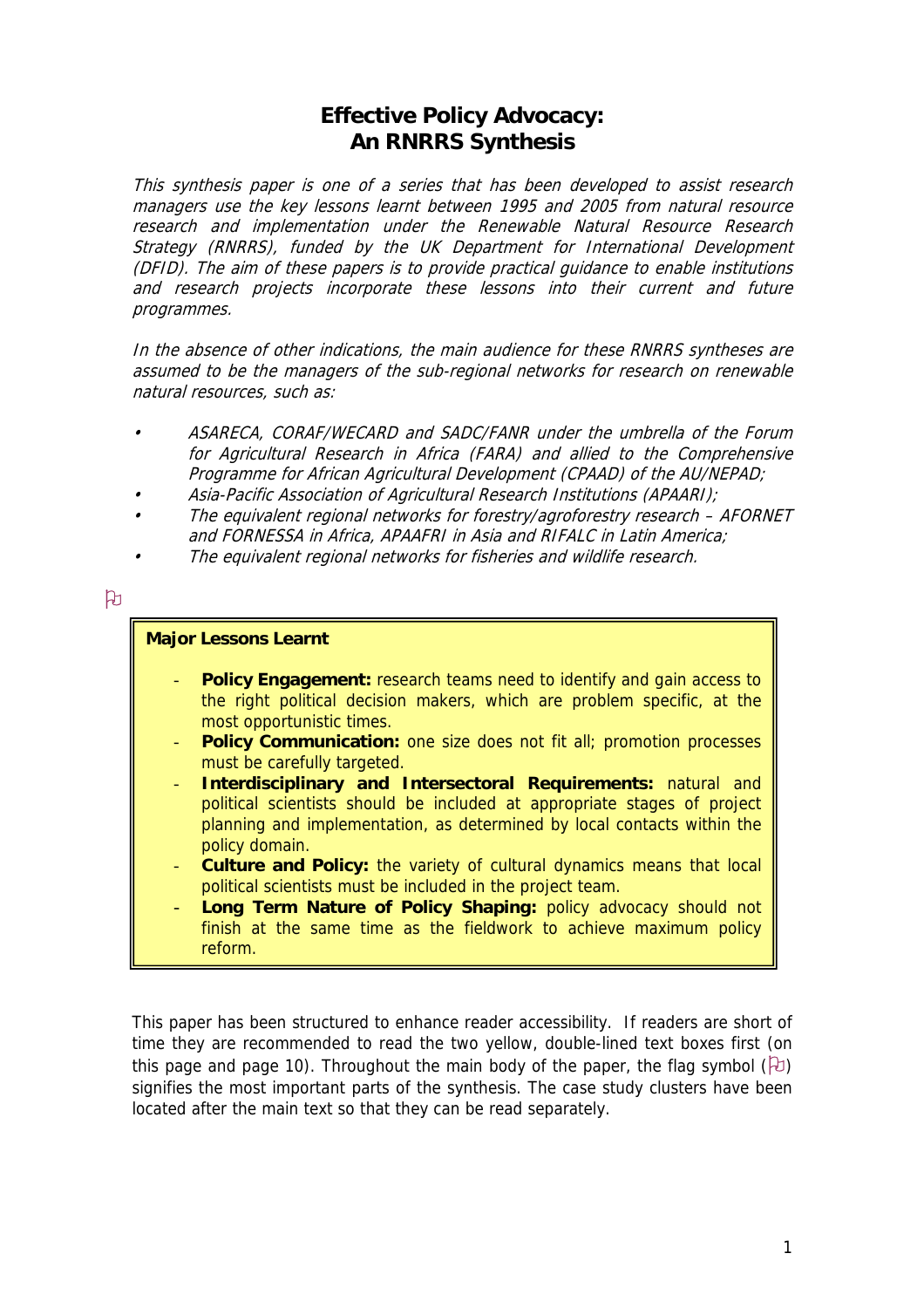#### **WHY INCLUDE POLICY ADVOCACY IN PROGRAMMES OF RESEARCH-FOR-DEVELOPMENT?**

A typical point at which to complete research-for-development programmes is the publication of research findings in international peer-reviewed journals and books. The difficulty with this is that the majority of people involved in development activities do not have much time to read research journals. Consequently, if policy recommendations finish at the point of simply publishing academic papers then it is

highly unlikely that these recommendations will reach policy makers. Active policy advocacy is essential to ensure that outputs are taken up throughout the policy recommendation domain<sup>1</sup>. There is a common fallacy that policy change is exclusively a part of dissemination. This suggests a more passive activity than is required in reality for policy change. Policy advocacy needs to be highlighted because of the overall unfamiliarity

Advocacy in this synthesis is understood to be the deliberate process of influencing, through targeted actions, those who make policy decisions.

with the concept and the current scarcity of its inclusion within research teams.

It is possible to wait for the gradual expansion of research efforts since renewable natural resources research is often undertaken at specific sites. These studies could be replicated and gradually extended to cover the recommendation domain but this would be a lengthy and costly process where the outcome is largely left to chance and market forces.

 $\mathfrak{p}_1$ 

 $\overline{a}$ 

In general, programme planners and managers anticipate market forces and farmer-tofarmer diffusion to circulate research outputs into the recommendation domain. However, because the research for the poor cannot, by definition, be paid for by the poor, there is no profit for commercial enterprises to undertake the research. There may be specific profit making opportunities such as delivery of agrochemicals or government-sponsored training for the application of research results. Likewise, there are specific cases where farmer-to-farmer diffusion works adequately to spread the use of new field technologies. Nevertheless, neither market forces nor farmer-to-farmer diffusion can provide the means to change policies at a national or international level on issues such as taxes, subsidies or institutional structures including market arrangements. The poorest people do not have the means to engage and influence policy makers in the way that other groups, such as wealthy landowners or corporations, are able to do.

Research findings need to influence policy in order to ensure that the benefits of findings are institutionalised and form part of the mainstream message targeted to the eventual end-users. Without this, research findings run the risk of staying on the fringe, with considerable difficulties in expanding uptake. Policy advocacy is thus the essential link that ensures research results enter the policy domain.

Bringing about policy changes requires the right conditions to be already in place. Key elements that are required include:

- a) Raising awareness of a soluble problem.
- b) A belief that change is feasible, both technically and politically.
- c) An understanding of change processes.

<span id="page-1-0"></span><sup>&</sup>lt;sup>1</sup> The domain is the area where the researchable constraint is a brake on development and the area where application of the research outputs should cause measurable improvements in local livelihoods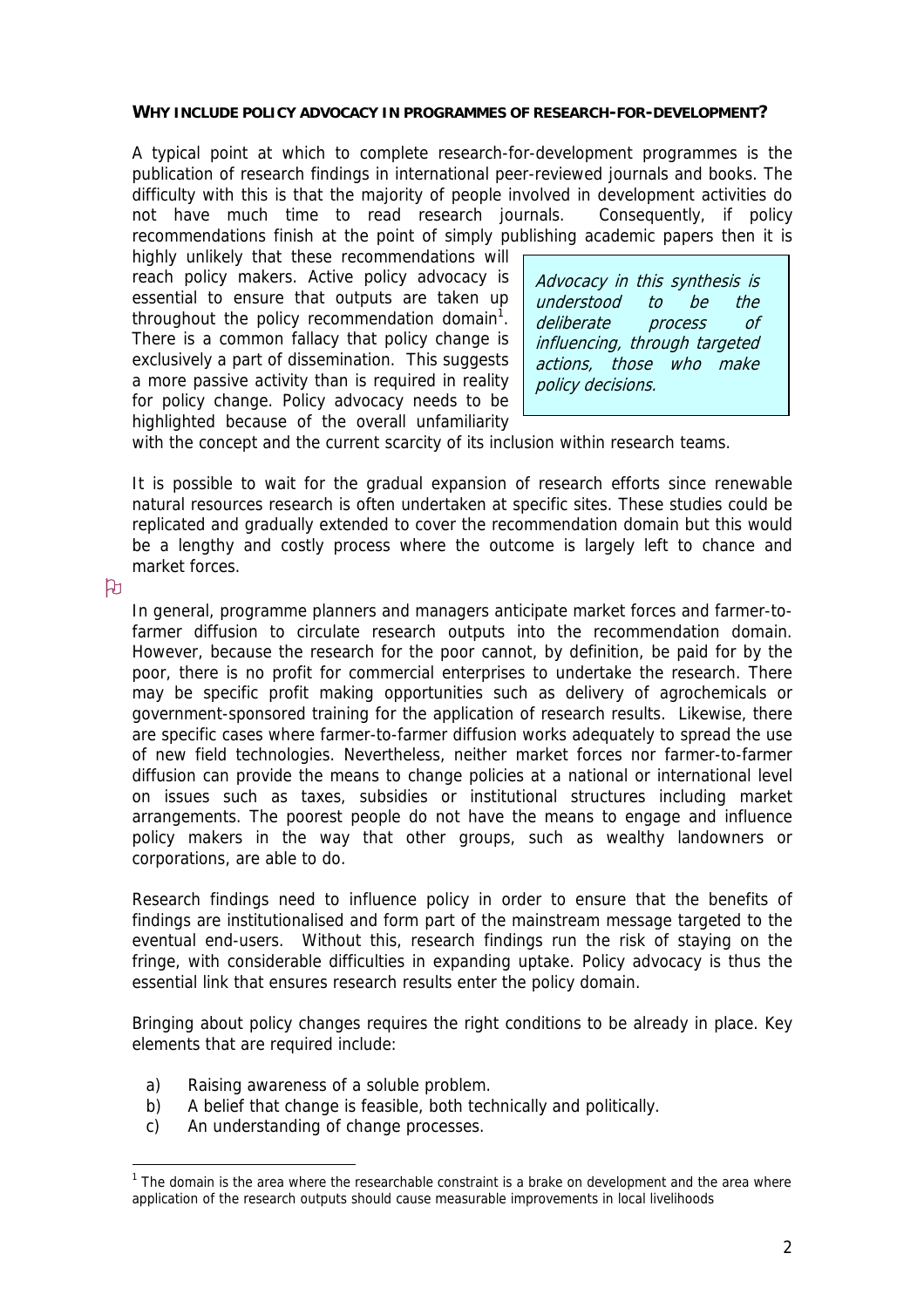- d) Access to policy shapers or policy makers. (A policy shaper is anyone, both inside and outside government, who has a direct impact on policy development and will vary according to the issue and the country).
- e) Mechanisms for effecting change.
- f) Availability of suitable change mechanisms.
- g) Sufficient political will.

Some of these elements, such as (e), (f) and (g), are unlikely to be influenced by research inputs. However, by challenging the barriers to entry as shown below, researchers can help to achieve the first four of these conditions.

There are many different potential barriers for policy advocacy including political interference and priorities, budgetary constraints, donor pressure, regional/ethnic biases, legal constraints and cultural issues. Project managers need to use a range of approaches to be effective at linking policy modification and advocacy.

Researchers often regret the fact that they appear to have little direct influence on policy, and in return policy makers blame researchers for providing information at the wrong time and in an inaccessible form. If the impact of research on policy development is to be improved, the nature of the relationship between research and policy formulation needs to be better understood.

Although not part of the RNRRS, one example of inadvertent policy effects is in

As the case study clusters show, influencing policy is not simply a case of making certain policy makers more aware of research outputs. FRP has commissioned a training manual<sup>1</sup> on communication methods and scientific advocacy, which is available in English or Spanish online at: [http://www.frp.uk.com/project\\_dissemi](http://www.frp.uk.com/project_dissemination_details.cfm/projectID/8121/projectCode/ZF0147E/disID/4094) [nation\\_details.cfm/projectID/8121/proj](http://www.frp.uk.com/project_dissemination_details.cfm/projectID/8121/projectCode/ZF0147E/disID/4094) [ectCode/ZF0147E/disID/4094](http://www.frp.uk.com/project_dissemination_details.cfm/projectID/8121/projectCode/ZF0147E/disID/4094)

India where free or heavily subsidised electricity has encouraged a spread of irrigation (using submersible pumps in boreholes) for dry season crops into areas that would not otherwise support such crops. The very high rates of evapo-transpiration from these crops tend to deplete the groundwater level. Poor farmers and households who could previously obtain domestic and garden water from hand-dug wells now have to buy water from tankers because of the decline in the water table. The effect of the policy of free electricity, intended to put power into houses and villages, in effect has further impoverished the poorest villagers due to a lack of an holistic approach to management of water supply and demand.

The aim of this synthesis is to give clear guidance on how five key barriers to uptake of research outputs have been dealt with in the RNRRS programmes and how this experience can be applied to develop policy advocacy within the natural resources sector. Three case study clusters have been selected to highlight the policy and advocacy linkage issues discussed throughout the paper. This synthesis paper draws on the experience of research projects from DFID's Forestry Research Programme (FRP hydrology cluster), Livestock Production Programme (LPP landless livestock keeper cluster) and Crop Post-Harvest Programme (CPHP street food cluster). The research clusters used as case studies were selected as examples of successful or significant engagement with policy makers. Reasons for success are analysed and areas for improvement highlighted.

FRP has been the most proactive programme in the field of policy and advocacy within the RNRRS, but other programmes such as LPP and CPHP have increasingly integrated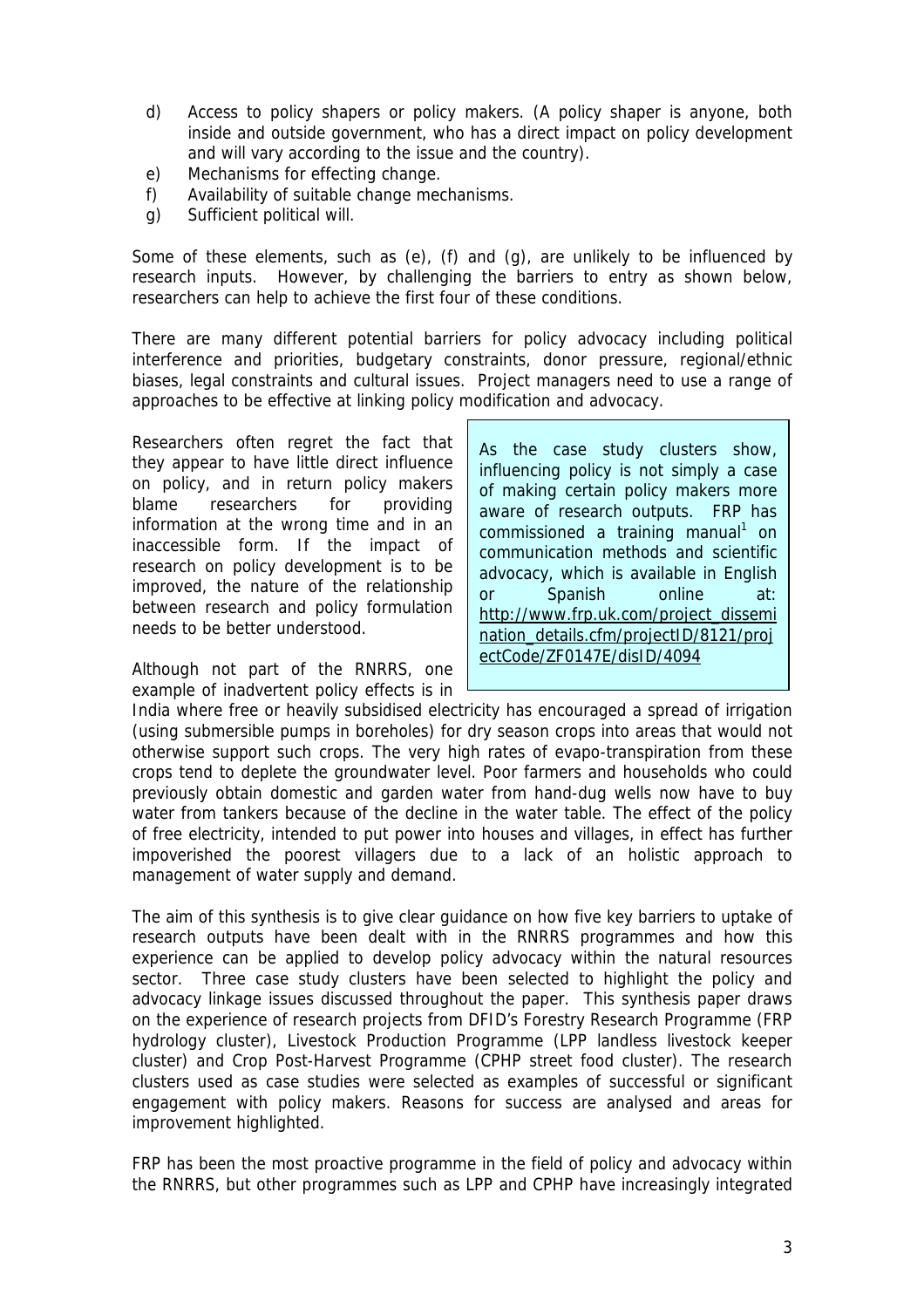policy advocacy elements within their projects. (Further information on all projects can be found on the programme websites listed in the case studies and the DFID research portal).

## **FIVE BARRIERS TO POLICY UPTAKE**

### **1. Policy engagement**

### **Policy engagement is concerned with how research can make an impact and change existing policy.**

It is not enough to decide that a project must seek to 'engage' with policy decision makers, as the effectiveness of policy advocacy also relates to:

- Identification of policy shapers and influencers
- Stakeholder inclusiveness
- The timing of policy interactions
- Staff personal skills

Policy makers need to know what contribution research can make to policy making. Researchers can find out what policy makers need to know through interaction with policy shapers and makers, as shown in the case study clusters. The research team needs to assess the available mechanisms for creating policy change in their sector and country, region or internationally and how they can be accessed. It is important to understand the differences between the varying scales of policy making whether at national, regional or the international level and what difference this makes in terms of policy recommendations and uptake. Each level of policy making will have different policy makers and shapers as well as different mechanisms. The research team should also understand what decisions policy shapers are conveying as options to the decision makers and how they can interject their outputs into the process.

To achieve successful policy engagement the project management team must identify the key political decision makers; the FRP and LPP case study clusters demonstrate this point:

- Through the International Food Policy Research Institute (IFPRI) newsletter, the hydrology cluster was able to publicise an interview with the Prime Minister of India, Dr. Manmohan Singh, in which he noted the main issues being tackled by the FRP cluster, particularly the components operating in India.
- The LPP case study shows an innovative method of policy engagement by using Members of Parliament in East Africa (Livestock Parliamentary Groups) who come from constituencies that have pastoral development interests.

The case study clusters show that it is important to work alongside policy shapers and makers during the lifetime of a research project. The two advantages of such an approach are to build up an effective relationship with decision makers and to time policy inputs so that they occur at the most opportune moment and are most likely to be implemented. Ideally a twin-track approach should be developed so that policy shapers as well as policy makers are targeted.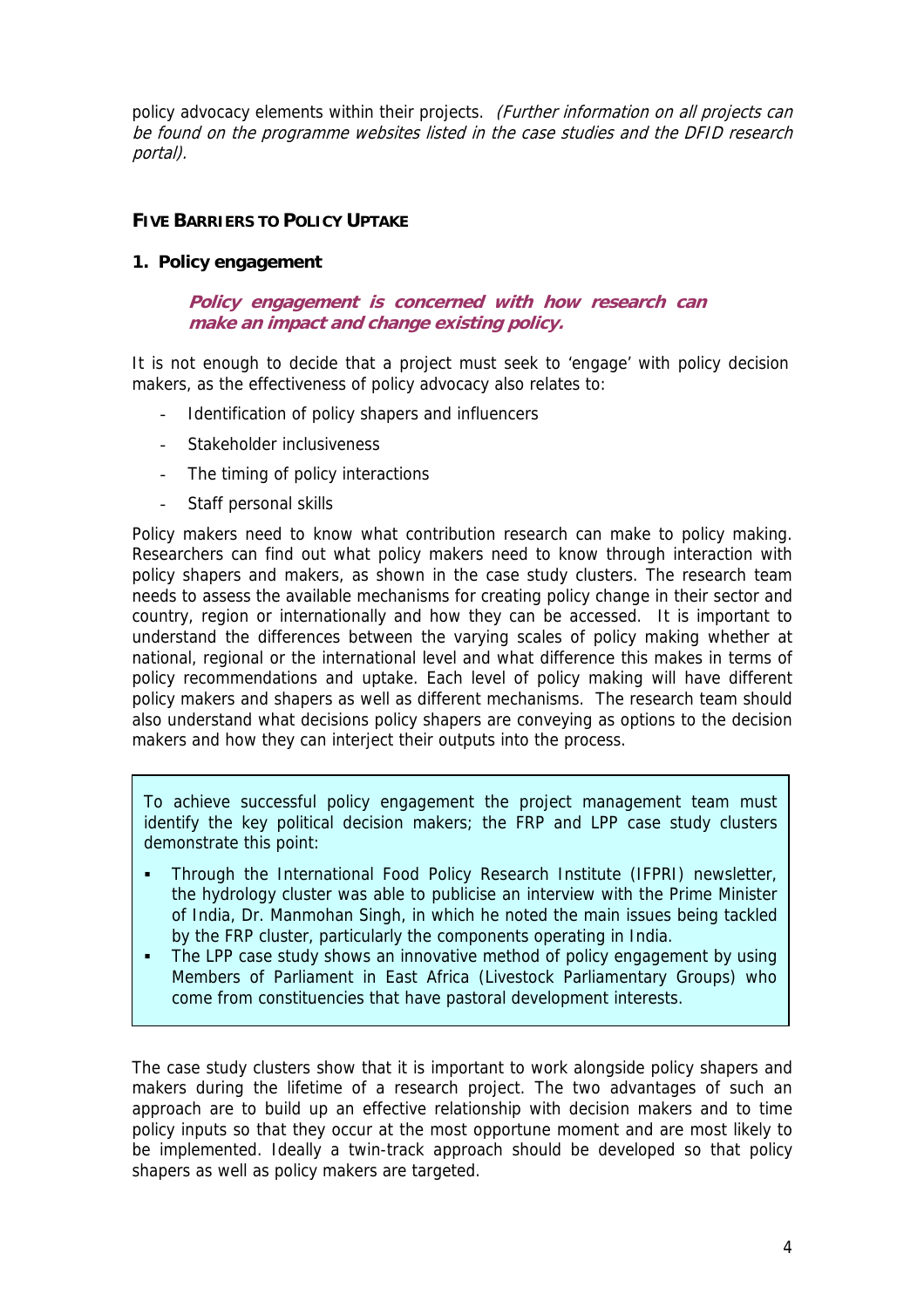FRP management has noted that past project successes in influencing policy have often been dependent on chance meetings with political Ministers in immediate need of guidance or the chance matching of research project cycles with election cycles. Whilst it is important to capitalise on unplanned opportunities, long-standing or perennial problems need a more systematic approach.

## ਇ

One difficulty in getting policy engagement and timing right is that the scientific results on which change should be based may not be available with confidence until late in a research project. In effect it is not usually possible to time research so that it is sequenced with policy cycles, except by chance. However the use of topic clustering can help with managing this aspect. For this reason, policy engagement should be a longer process than the fieldwork element of a project and this needs to be incorporated by donors into project planning. As this synthesis demonstrates, the interlinking and long-term nature of natural resources research projects means that it is important for policy advocacy to be considered both as an integral part of project management as well as a post-project consideration. The timing of inputs is crucial to ensure that policy makers are caught at the most appropriate time for them, to maximise the opportunity for policy reform. However, this may not be the best timing for project management. This means that some of the greatest potential policy advocacy impacts may be missed as projects may be completed before much of the advocacy can take place. This explains the comparative success of the longer running and interconnected 'clusters' of projects and the benefits of continuous engagement, which can be shortened by clustering and professional management. Indicative scenarios ought to be thought through early in the project to provide the "hook" with which to catch and hold the attention of policy shapers. Ideally the project will be working on problems that are significant to policy shapers and decision makers. However, utilising long-term scenarios (as shown by FRP) may show no self-evident connection; consequently the project needs to explain the chains of cause and effect.

Policy engagement is not just about national decision makers. Equally important is the need to engage effectively with decision makers and stakeholders at the regional and local levels. For instance, a negotiation support system enabled downstream consumers and users of water (in the water case study) to negotiate equitably with upstream land managers who had non-monetary preferences for particular land uses; such as culturally-important vegetation types in particular places, or particular seasonal practices, or livestock herd sizes or compositions.

As well as identifying key political decision makers and shapers it is important to identify and incorporate into the project team the most appropriate staff to engage with policy makers. This may or may not be the senior project manager depending on their personal characteristics. Research needs to be perceived as credible as well as useful for policy shaping, as people believe information from sources they trust and that have a proven track record. Effective policy advocates will make the most of politicallylinked networks. Successful advocates have an ability to seek and win modest but strategic policy gains while creating more opportunities for larger victories. They also show creativity, humour, an ability to respond rapidly to seize opportunities and

an ability to build good relationships with people. Personal dynamics and the choice of interaction type (such as casual, formal, presentation, meeting or conference) can be a significant part of building good relationships between the research team and policy shapers.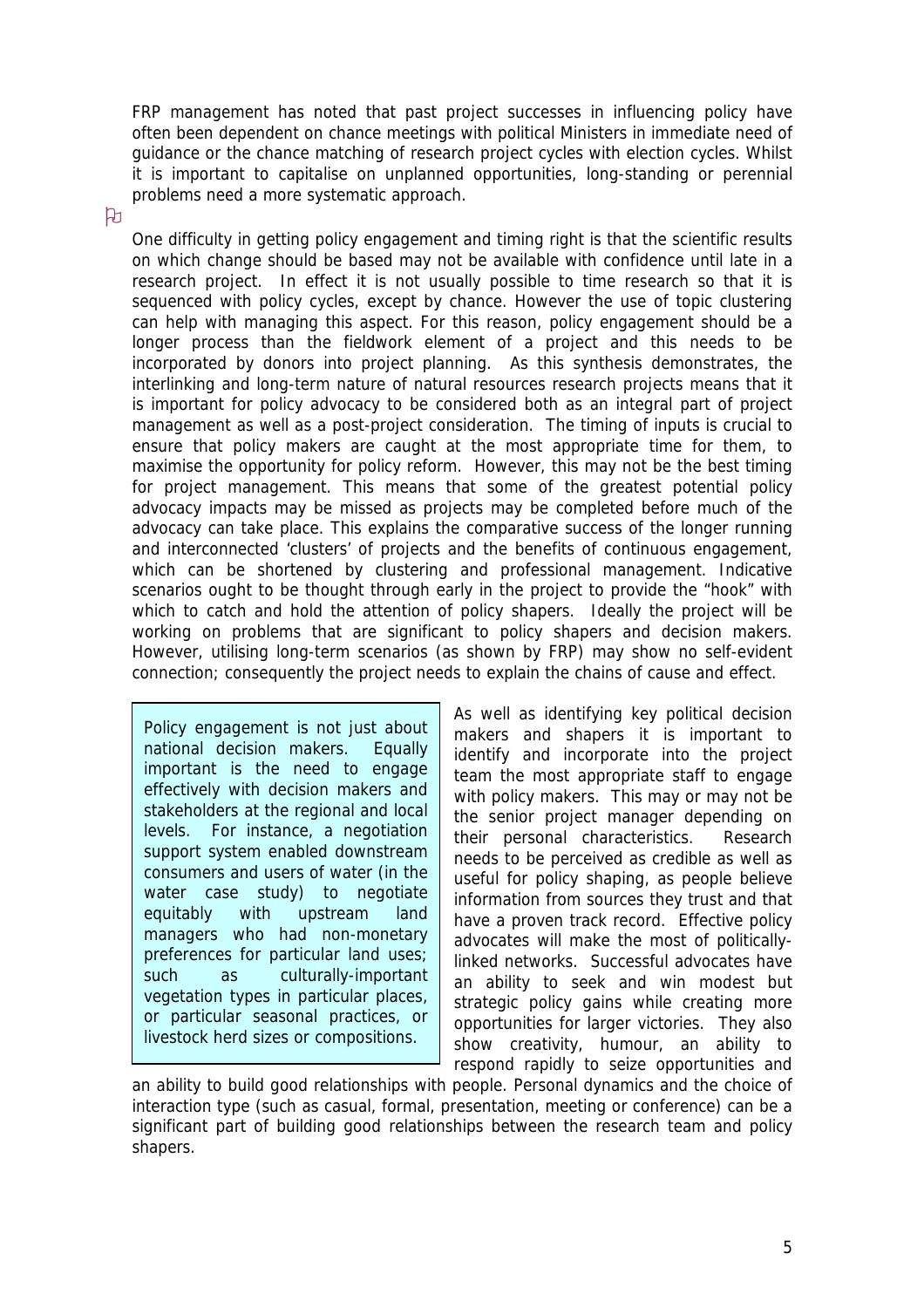Project staff in bio-physical-technological research are generally unused to considering advocacy as part of their operations or skill set. Project teams therefore need to be trained in advocacy processes and techniques so that at least some team members can own and continue advocating research outputs well after the project has finished. Currently, where advocacy work is carried out, it is largely done at the direction of programme management and/or by programme management.

ਇ

**The lesson to learn here is that policy advocacy needs to be integrated into the design and within the project processes rather than relying upon programme management.**

FRP is the programme that has taken the lead in policy and advocacy work and has committed substantial resources to achieving policy engagement. This is an aspect that can be particularly difficult to fund within research programmes, as it may be perceived as a development rather than a research function. More important than funding difficulties is the fact that policy advocacy is perceived as detracting from scientific objectivity and balance. Moreover no research credit is given for pursuing policy advocacy.

# **2. Policy Communication**

The development of appropriate forms of communication at all levels is a key element of effective policy engagement and advocacy.

Knowledge dissemination to policy audiences has mainly been carried out by inviting policy makers to workshops and involving them in project discussion meetings from project formulation and implementation to presentation of the results. These interactions have been useful in informing the policy audience of research results and uptake strategies.

Conferences achieve maximum impact once sufficient professional working relationships have been established. However this approach alone is often insufficient for successful policy adoption. Within the RNRRS programmes there has been an increasing recognition of the need for information dissemination and interaction targeted specifically at key stakeholders. The method of communication development has varied within programmes and projects, demonstrating the need to apply appropriate targeting.

The physical formats of the communication materials are as The Shimla Conference (August 2004) within the water cluster is a good example of how conferences can be effective when initiated by research. Although the FRP project R8171 had initiated the conference and had a supporting role, the project team was not perceived as driving the content or outputs.

In Uganda (FRP project R6057) a conference was held to resolve conflicts between wildlife management and farmers which coincided with a Ministerial need for specific guidance. The Ministry in Uganda directly implemented one conference output.

important as the methods of dissemination. Several programmes, particularly FRP, have responded to the continued demand for syntheses of research findings in monographs, manuals, handbooks and guides. For more complex problems, decision or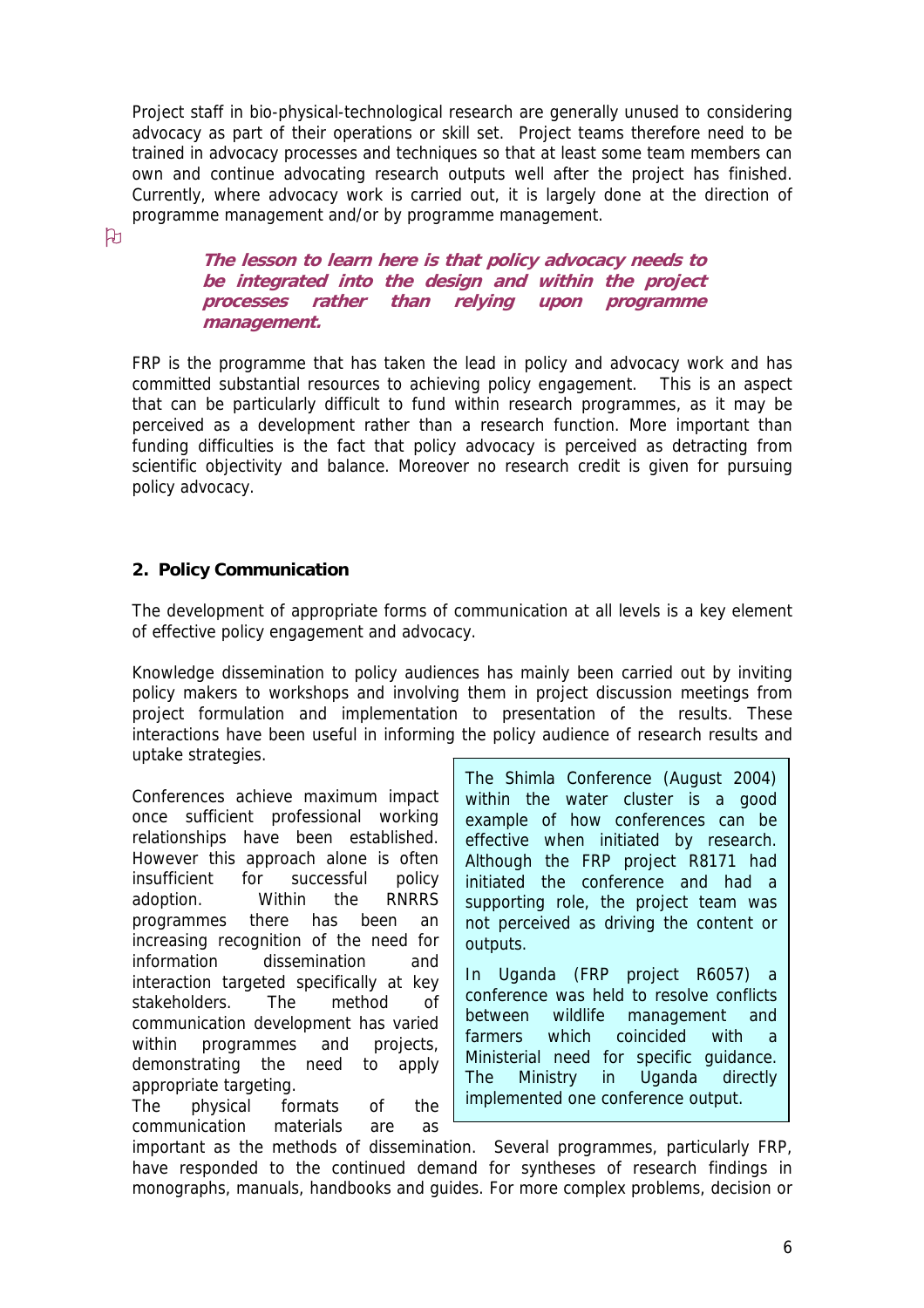negotiation support systems are helpful. These may be as simple as graphical flow charts or as complex as computer-driven systems. Dissemination media can vary according to what is appropriate within the project context and ranges from posters to television broadcasts.

## $\mathfrak{p}$

For multiple categories of stakeholders, a series of face-to-face meetings with policy shapers may be more productive than relying on the written word. This is especially so when some stakeholders are not used to reading and interpreting long or complex documents. For example, where research has affected the development of quality assurance standards, with some of the affected parties unfamiliar with the semi-legal language of the International Standards Organization, oral explanations backed by paperwork have proved more productive than paper by itself. Budgets also need to be extended to cope with culturally appropriate but lengthy policy shaping debates. It is unlikely that a research budget alone can meet this need. Multiple strands of funding may therefore be needed to keep research project staff at the policy shaping discussions.

## **3. Interdisciplinary and Intersectoral Requirements**

Many research outputs tend to be expressed in a technical manner, and are technical in nature. Such outputs can therefore be difficult to translate into direct policy actions and recommendations for decision makers.

ਇ

**For optimum policy uptake, multidisciplinary teams including political and natural scientists are important to** ensure that specialised knowledge relevant to policy **makers can be translated into workable policies .**

The inclusion of political scientists (and related disciplinary specialists such as economic anthropologists) is an element that can easily be overlooked when determining the composition of research teams. Timing is also crucial: these specialists need to be brought in at the optimum point in the project but not necessarily for full-time work. Compilations such as the DFID "influences" paper in Bangladesh are invaluable to research teams in identifying key actors in policy shaping.

The hydrology cluster outputs demonstrate the potential to further develop userfriendly predictive models of water supply in relation to land uses. These models can be used to simulate the effects of changing land use on water supplies, water demands and livelihoods. To be effective, hydrologists need more interaction with policy shapers in agricultural planning and hydropower generation to learn, for example, what user operated on-screen variables would be most useful. The technical part of the team needs to offer to the policy shapers tools and games that they can themselves readily use and take ownership. Examples are easy-to-use interactive simulators.

Turning interest in project outputs into new policies is a long-term task particularly if the use of intersectoral task forces or integration of scientists into policy forming teams is unusual. Identifying the key players, and securing their interest and commitment to participate, is a major task for which traditionally constituted research teams may be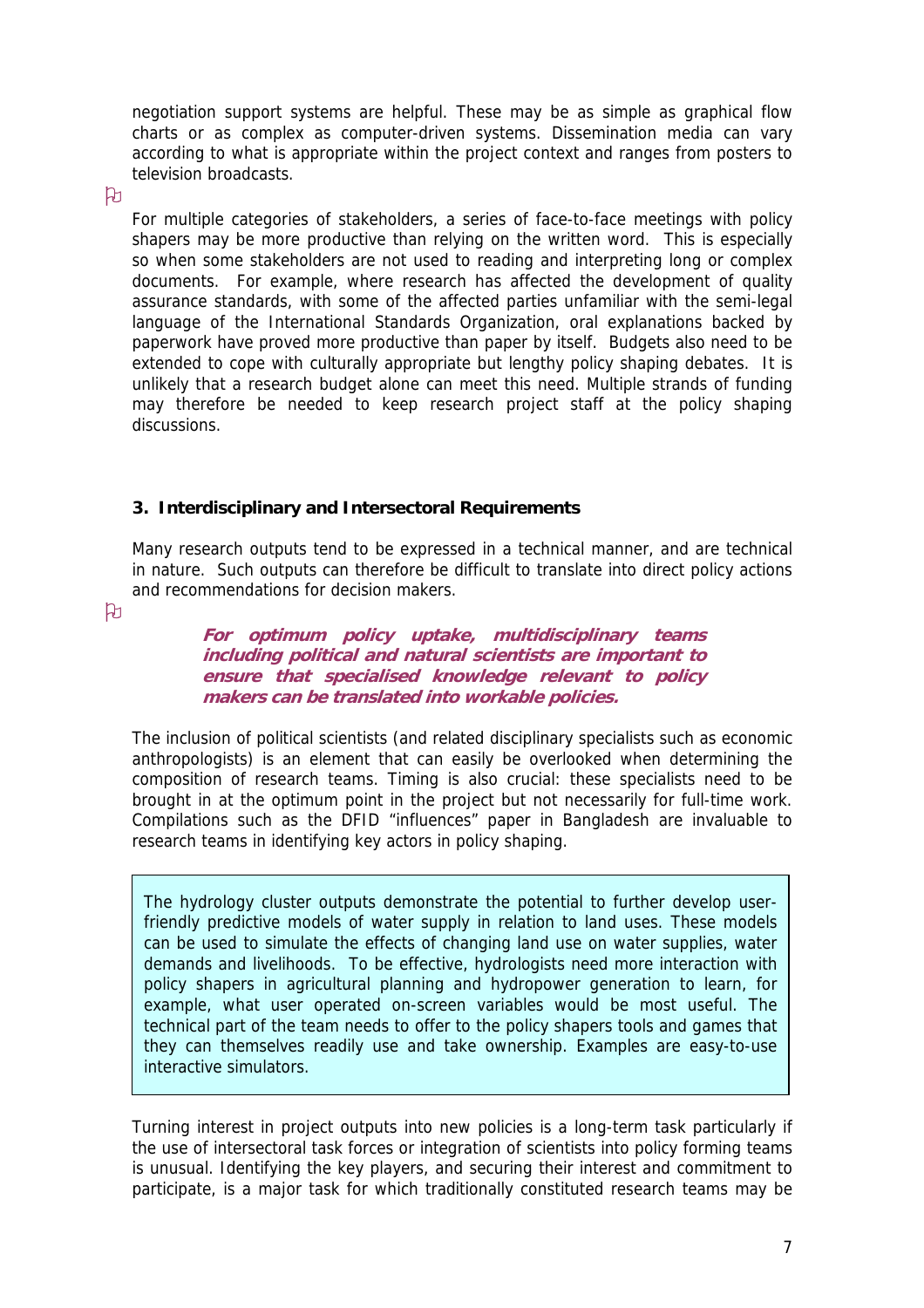poorly suited. These difficulties can be overcome if the correct strategies are put in place. For example FRP arranged for expertise to be brought in from the Research and Policy in Development (RAPID) programme of the Overseas Development Institute, to help demonstrate the value of non-traditional intersectoral negotiation for improved water management in India. This was also aided by the involvement of Winrock International India, which has good intersectoral and central government - state government links. Potential and actual project leaders are now advised in FRP's standard supplementary notes to contact ODI/RAPID for expert advice in this area.

# **4. Culture and Policy**

Political, cultural, and historical factors all play a part in policy uptake. There is no

 $\mathbb B$ 

specific hierarchy among these factors, as it depends on the context and the issue. It is important to understand the nature of policy making and whether the research team is trying to change policy makers' perception of facts or beliefs or whether existing policy is based on other factors such as religion, ethnicity or professional mythology. The basis on which policy is formed upon should influence the manner in which researchers engage with policy makers.

The LPP case study cluster shows where the same technique in different contexts may have varying levels of success. The focus group methodology incorporating policy makers and marginal groups worked well for urban landless livestock keepers in Uganda but not with pastoralists in India, largely as a result of cultural and historical influences.

The historical background to a research project may make it difficult to pursue policy advocacy. For example, one of the FRP's hydrological projects includes socio-economic studies of livelihoods in upper water catchments, which are progressing in theory and practice, payments for forest-based environmental services (PES). However, a long history of perceived broken promises by government departments and agencies has left local farmers unwilling to participate in government-mediated PES because they do not trust that they will be paid at rates which compensate for the loss of their own decision-making over land use.

The hydrology cluster case study demonstrates the implications of culture and politics in relation to policy advocacy. Some situations may be particularly sensitive. For example, in India, the large numbers of suicides of poor farmers in some States, following crop failures in rainfed areas and lack of alternative livelihoods, have made water management a sensitive political issue. The fact that numerous government agencies have responsibility at State level or below for some aspect of the management of water supply or demand, together with the block votes of richer farmers at election time, make it politically difficult to implement reform measures.

Communicating the results of the hydrological work in forms that could be understood by policy shapers is difficult, partly because many people find the results counterintuitive and certainly counter to long-repeated beliefs about the benefits of trees in water catchments.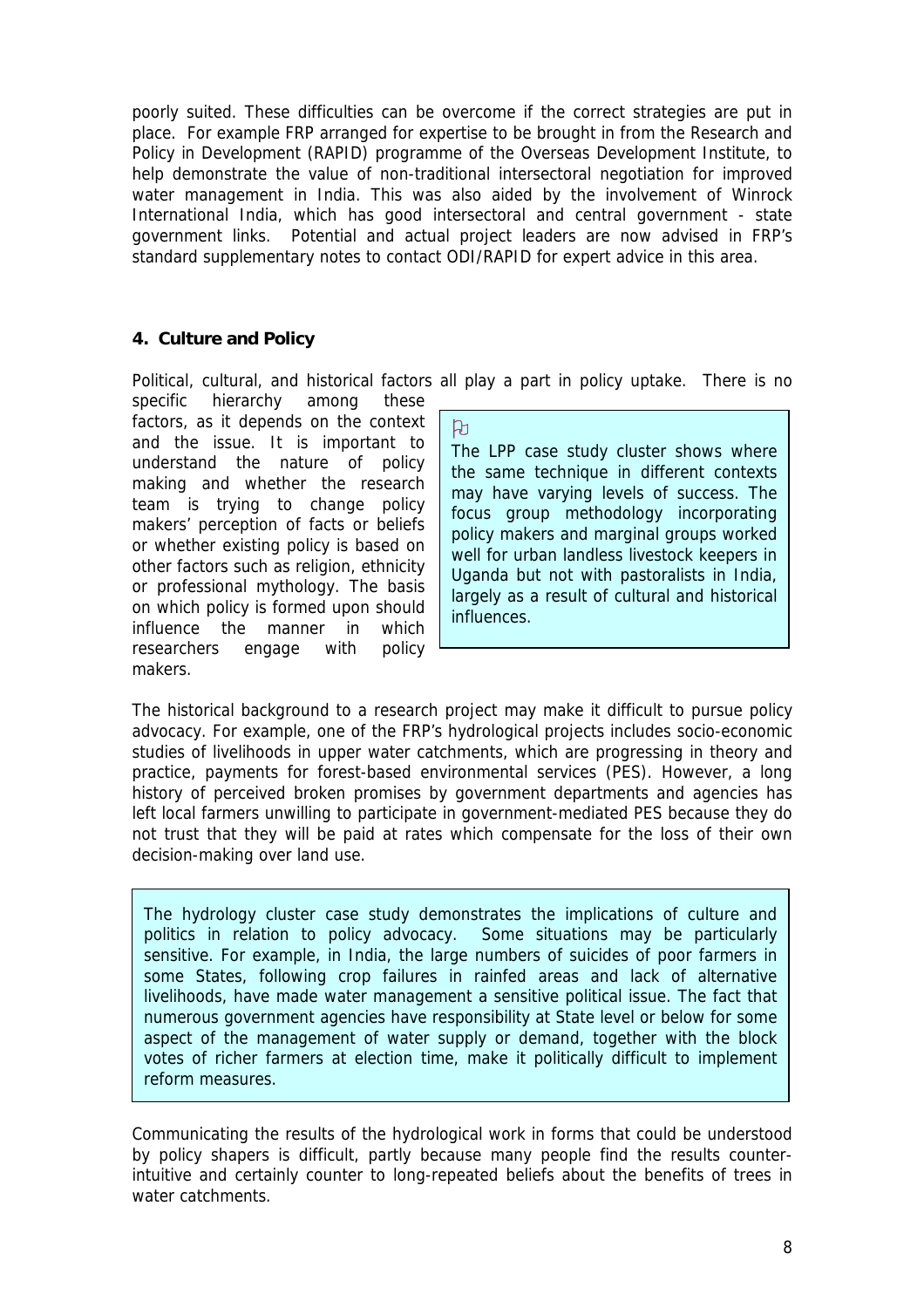**The lesson here is that research managers need a variety of compelling arguments to change beliefs to suit different circumstances.**

It may be more difficult to change beliefs when they have weak foundations than where the foundations are science-based, because they are liable to be more emotively-based. Such beliefs provide part of the rationale for major rural development projects, especially in China and India, where they can act as an important constraint on policy development. The need to overcome ingrained and unsubstantiated beliefs demonstrates the importance of incorporating the type of proactive policy advocacy approaches highlighted in this paper.

### **5. Long-term nature of policy shaping**

Policy shaping may be a long-term venture in the natural resource domain, including collaboration within and between projects, stakeholders and donors. Many research projects seek to use the 'ripple effect' as a way of spreading technology out across the landscape through farmer-to-farmer contact or more formal extension processes. However, policy by its very nature involves step changes that can require long-term involvement to build up to that point. Clustering of related projects is one strategy that provides the variety of inter-related evidence to justify policy change.

Long-term linkages depend on staff stability. Staff movement within NGOs tends to depend on changes in donor funding, while staff changes in developing country National Agricultural Research Systems can be substantial due to attrition, promotion and geographic gap-filling. Difficulties associated with a lack of continuity of data and personnel also link to the nature and comparatively short length of many RNRRS projects relative to the pace of policy shaping and legislation in developing countries.

### $\mathfrak{p}$

**Lessons to learn from the long-term engagement of FRP management in forest certification and FLEGT (Forest Law Enforcement, Governance and Trade) issues are:** 

- Round-table meetings need to be carefully planned with enough, but not too much, detail in advance.
- Research-based detail should be ready to hand to bolster arguments.
- A willingness to brief and re-brief occasional attendees.
- Be prepared to spend half of each stakeholder meeting bringing all participants up to speed on past decisions and current progress.
- Accept that negotiations tend to proceed at the pace of the slowest participant.
- Continuity of participation is important in policy shaping; this may be difficult for research teams whose members have mostly switched to new subjects and new grant opportunities.

### $\mathbf{p}$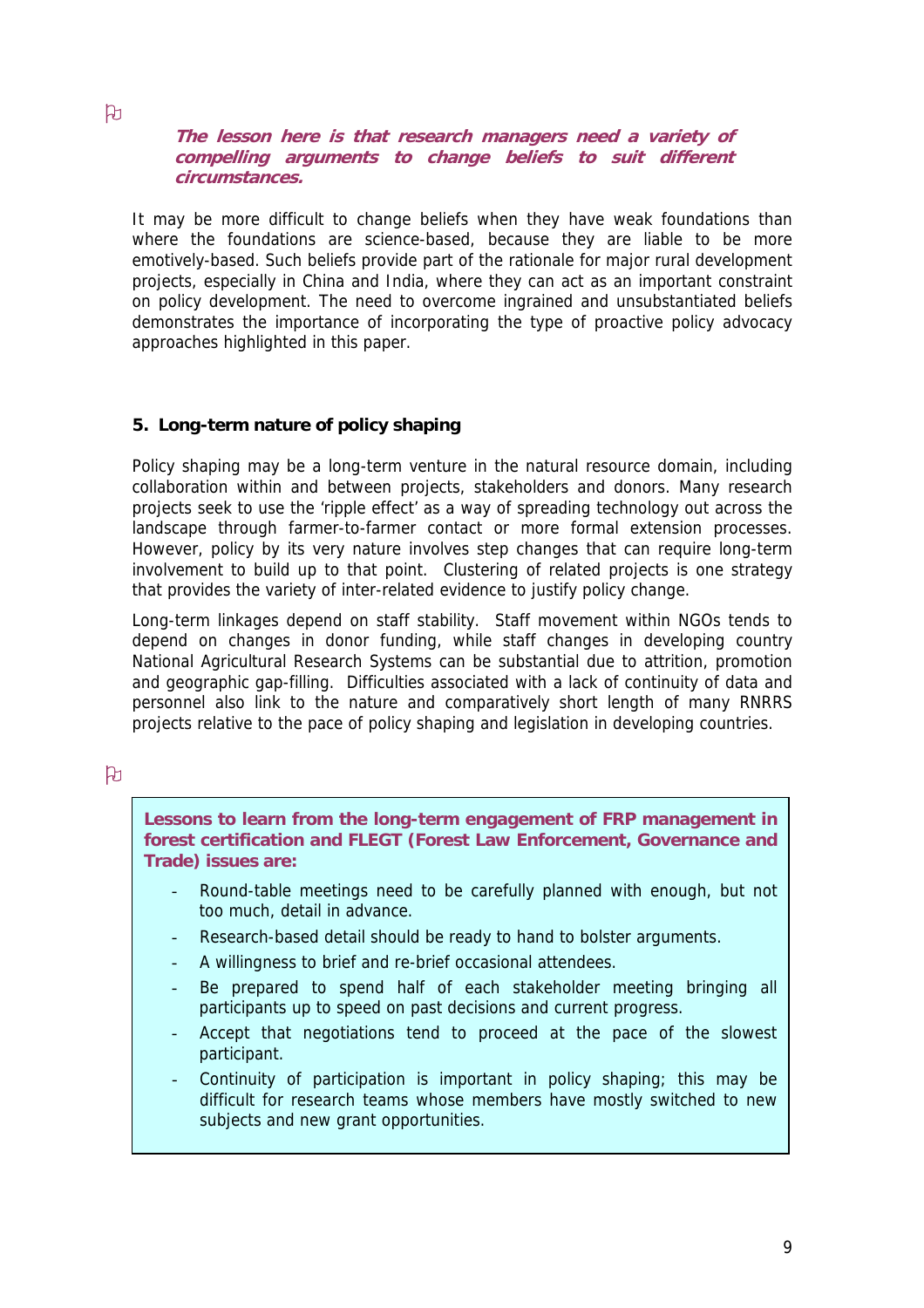### ਇ

## **IMPLICATIONS ON RESEARCH DESIGN FOR DONOR AGENCIES AND NATIONAL RESEARCH SYSTEMS**

### **First-order Implications**

- Pursue active policy advocacy to ensure that research outputs are taken up throughout the policy recommendation domain. **(A)**
- In implementing project outputs, seek to change policy to counter market failures. **(P)**
- Integrate policy advocacy into the design and within project processes rather than relying upon programme management. **(A)**
- Understand the nature of policy making and whether projects are seeking to change policy makers' perception of facts or if existing policy is based on other factors such as religion, ethnicity or professional mythology. **(P)**
- Target promotion processes carefully. In policy communication, one size does not fit all. **(P)**
- Continue policy advocacy after the completion of fieldwork. It is important to work alongside policy shapers during the lifetime of a research project. **(A)**
- Monitor and evaluate policy at least as much as in the technical areas of research projects. The lack of work in this area, perhaps due to the constraints of the positioning of the RNRRS within the research-development-application continuum, became apparent during the DFID external evaluation conducted in 2004. **(A)**

### **Second-order Implications**

- Formulate research findings in a manner that can best influence policy. **(A)**
- Identify and access the right political decision maker at the most opportunistic time. The timing of inputs is crucial to ensure that policy makers are caught when it is right for them, to maximise the opportunity for policy reform. **(P)**
- Include natural and political scientists at appropriate stages of project planning and implementation. The variety of cultural dynamics means that local political scientists (and related disciplinary specialists such as economic anthropologists) must be included in the project team, possible on a part-time basis. **(P)**
- Develop a variety of compelling arguments for research managers to change beliefs to suit different circumstances. **(A)**

### **Third-order Implications**

- Establish professional working relationships before formal interactions such as conferences between research staff and policy makers to achieve maximum impact. **(P)**
- Train project teams in advocacy processes and techniques so they can own and continue advocating research outputs well after the project has finished. Project staff are generally unused to considering advocacy as part of their operations or skill set. **(A)**
- **Key: (P)** a principle to adopt **(A)** an activity (or way of working)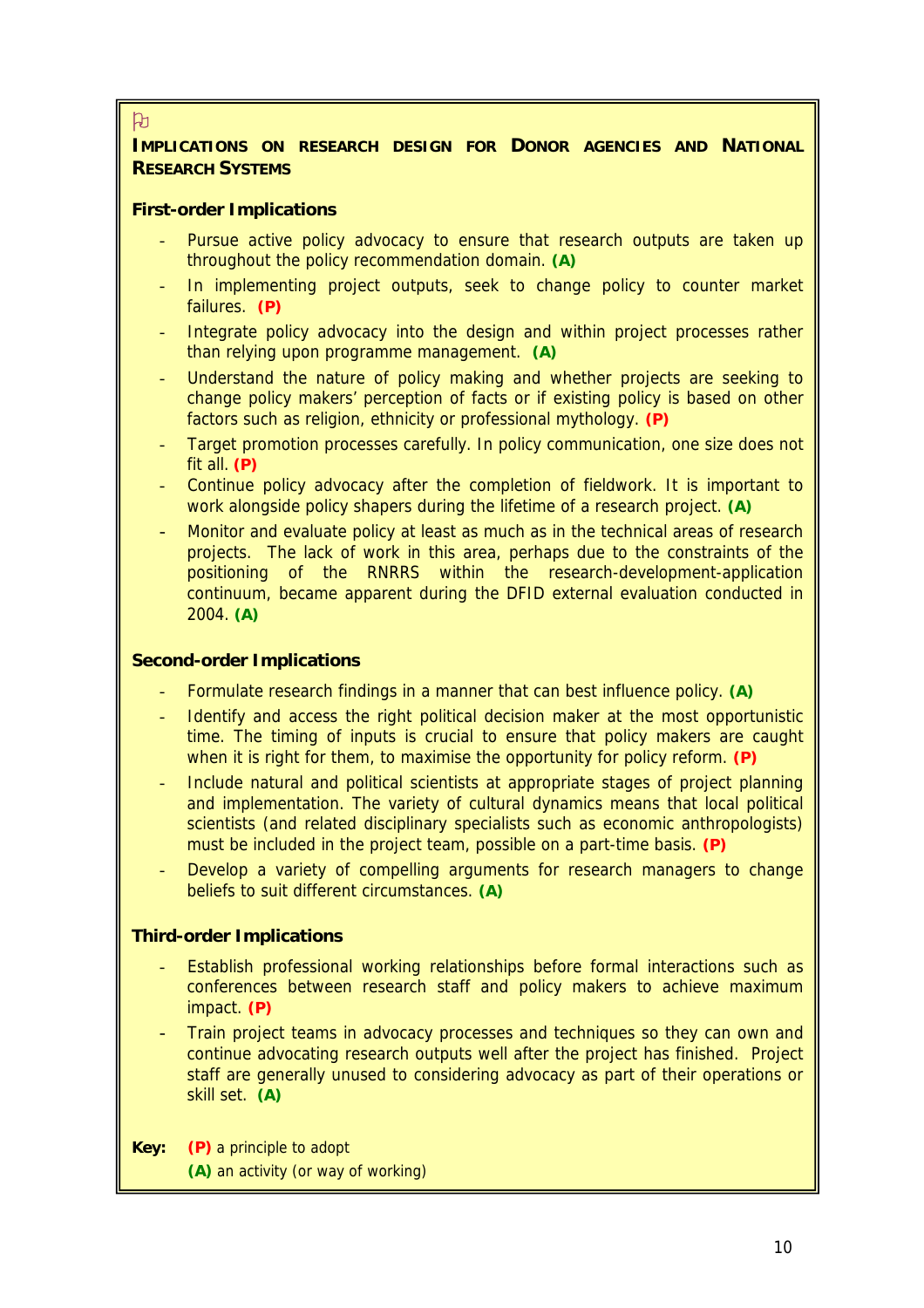### **FRP: HYDROLOGY CLUSTER CASE STUDY** <http://www.frp.uk.com/> [http://www.frp.uk.com/assets/Water\\_book.pdf](http://www.frp.uk.com/assets/Water_book.pdf)

### **APPROACH**

This cluster encompasses eight projects, which geographically cover Costa Rica, Grenada, India, South Africa and Tanzania, as well as a global approach. Four (\*) of the eight have been drawn upon in this synthesis:

- ZF0146 preparation of background papers and two technical workshops to plan this cluster for hydrological and linked socio-economic studies
- \*R7937 Resource focused catchment management linked people and their livelihoods with hydrology research, enabling household level economics to be integrated into catchment management decisions in South Africa, Tanzania and Grenada.
- \*R8171 Management of upper water catchments, especially in dry forests in India with low base flows extends the work conceptually and geographically.
- \*R7991– Management of upper water catchments dealing with cloud forests in Costa Rica
- \* \*R8174 Socio-economic aspects of catchment hydrology in Costa Rica and India
- **The 17 The Torn 20 and 1** and the project clusters for improved management of upper water catchments, including policy work
- **EXECOPE Press coverage for the launch of the book 'From the mountain to the** tap'
- **EXECOLLET Global cloud forest hydrology context and rainfall hotspot mapping**

The advent of new methods for research such as improved instrumentation and datalogging as well as much more powerful computer modelling and geographic information systems has allowed more precise predictions to be made. Results can now be made more meaningful to policy shapers.

### **BARRIERS TO POLICY UPTAKE**

### **Policy Engagement**

One reason for the overall successes of these projects has been the competence of the group of international and in-country collaborators in making contacts in the policy circles. For example, project R7937 has been credited with assisting significant

Successful engagement may result in tremendous political leverage i.e. just under £2 million of research funding has redirected £250 million worth of development projects in Karnataka **in India** alone.

changes to water policy in South Africa. An extremely diverse group of collaborators included Government officials, representatives from Universities, NGOs and communities. The Minister of Water Affairs and Forestry attended the final workshop as a participant. Another example is in India where the management of water supply and demand has been highly fragmented. The development of a communication network between researchers and policy makers provided the scope for good policy and livelihood impacts.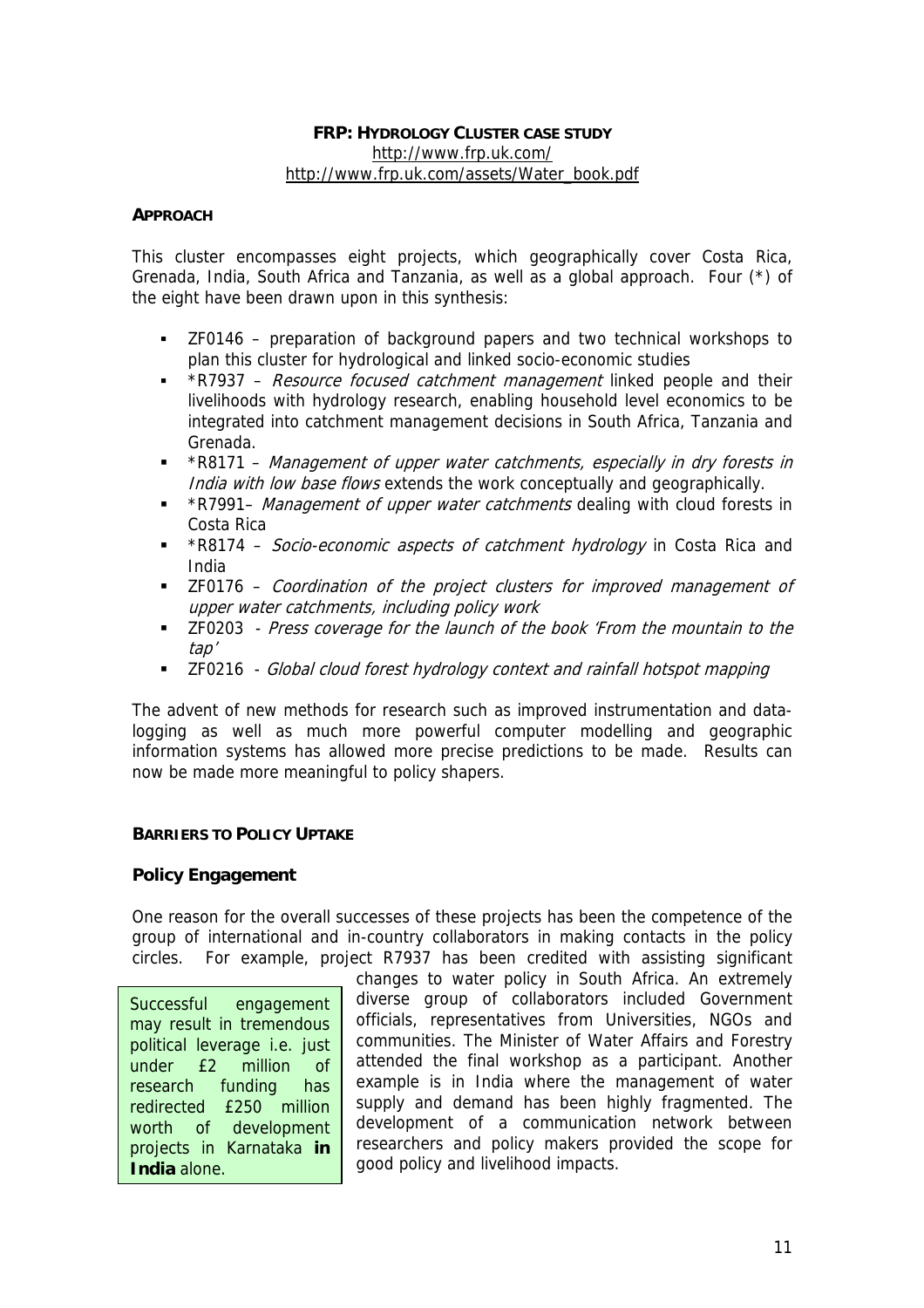A key problem in Costa Rica with the PES (payment for forest-based environmental services) has been the lack of sufficient inclusion of the smallest-scale farmers. These farmers, due to the size of their holdings, their lack of land title and the administration difficulties within the scheme, lack political power and the means to communicate with policy makers. The financial returns have also been assessed as being lower for PES payments than for coffee or livestock land-use.

### **Policy Communication**

There has been a marked move to using professional services in dissemination materials, such as the employment of a science journalist to assist with the preparation of research summaries in popular language in pamphlets and in cluster booklets rather than leaving such activities to individual project teams, as was the case in the past. The design and readability of the materials now being produced has greatly improved. However, this is been at a cost of substantial inputs of programme management time and not all the cautious scientists approve of the simplification of complex and qualified arguments. These new forms of research outputs have been popular with members of the Westminster Parliament.

Articulate staff willing to popularise the project process and outputs with policy shapers are an important facet of effective policy communication. ZF0203 achieved global Press coverage (over 70 items in more than 30 countries) for the launch of the booklet summarising the four main projects in the FRP hydrology cluster, including an article in The Economist and outputs in 9 languages.

> **One lesson learnt here was that different levels and interests amongst the audience may react very differently to the same set of facts. This difference was particularly marked amongst the journalists. There were also the** expected differences amongst international and national **forest services.**

Communication between government departments in India can be difficult, but at the Shimla workshop in Himachal Pradesh in August 2004, financed through R8171, more than 40 state and central government departments were represented. Since then, the State government of Himachal Pradesh has taken steps to create the Water Resource Management Council, chaired by the Chief Minister, to ensure that an integrated approach to watershed management is adopted in the state. The potential for replication and 'ripple effect' can be demonstrated by the fact that CLUWRR and ITT Delhi are now planning workshops and other activities for autumn 2005 to discuss water management in the States of Madhya Pradesh, Orissa and Karnataka.

### **Interdisciplinary and Intersectoral Requirements**

A notable element of success in the hydrological series has been the range of disciplines fully engaged within the science-development-economics continuum. However the earlier involvement of more policy shapers and the inclusion of policy scientists should have improved the level of success.

In India, one of the difficulties for policy makers involved in watershed management programmes has been that field responsibilities are spread between various technical government departments, many of which use different data sets. Furthermore the implementation of integrated land and water management policies is hindered by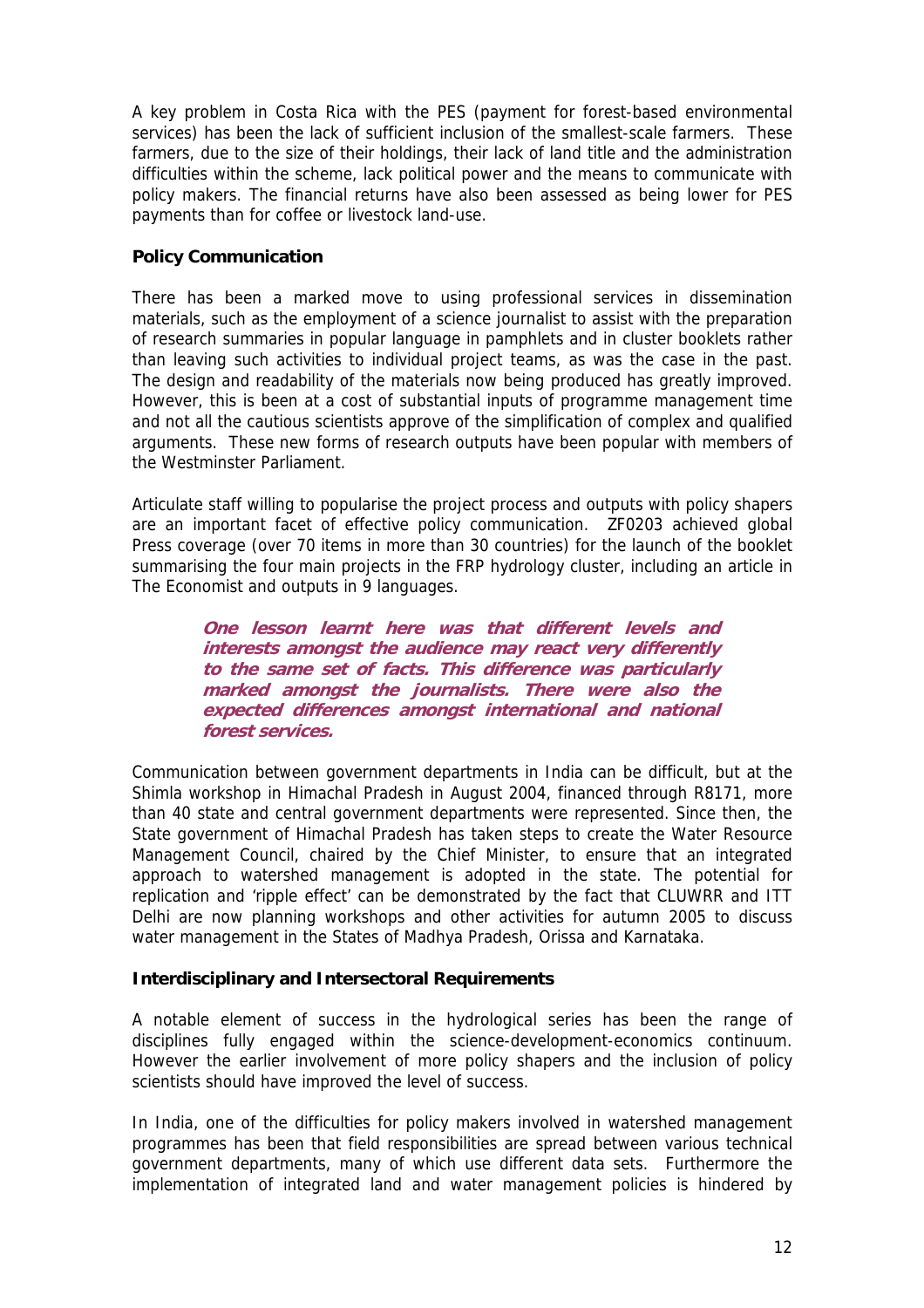disparate administration. Several central government ministries including the Ministry of Agriculture, the Ministry of Rural Development and the Ministry of Environment and Forests, as well as departments at national, state and local level are involved in the planning and implementation of water management policies<sup>[2](#page-12-0)</sup>. This division of responsibilities shows that intersectoral communication and linkages are needed for project results to be maximised in the political environment.

The concept of streamflow reduction activities was not introduced into Tanzania because it was felt that the policy and legislative environment were not conducive for project success due to the lack of integration between land-use and water management policies. In contrast in Kenya, reform of water management has been obstructed by corruption within and between Ministries.

## **Culture and Policy**

 $\overline{a}$ 

Although project R7937 achieved success in South Africa the result were more far reaching in terms of beneficiaries in Grenada than in South Africa. This was partly because Grenada is a small community whereas in South Africa the project operated in a more complex political environment, as the focus was more on the overriding principle of equitable allocation rather than allocation based on hydrological criteria. In South Africa it was evident that focussing on streamflow issues alone were unlikely to reduce poverty unless other integrated development initiatives were developed.

### **Long-term nature of Policy Shaping**

The Costa Rican project demonstrates the need for policy communication and inclusiveness, particularly over the long-term. When reviewing the first national scheme in Costa Rica for payments for environmental services in the Arenal watershed, the project team noted that no payments were given to the majority of producers without formal land titles and that there was little involvement from small and medium sized landowners due to the long-term nature of the contracts. Yet, the project researchers were confident that the Costa Rican payment for environmental services scheme could be made valuable to small-scale producer rather than solely to landowners. If small-scale operators, downstream users and government institutions were able to negotiate together then the small-scale producers could benefit.

<span id="page-12-0"></span><sup>&</sup>lt;sup>2</sup> Amezaga, J, Gosain, A, Gupta, R, Saigal, S and Wilson, V (2003) A review of water management, watershed development and forestry policy in India, Internal Report1. Winrock International and the Indian Institute of Technology Delhi, India and CLUWWR, University of Newcastle upon Tyne, UK. FRP R8171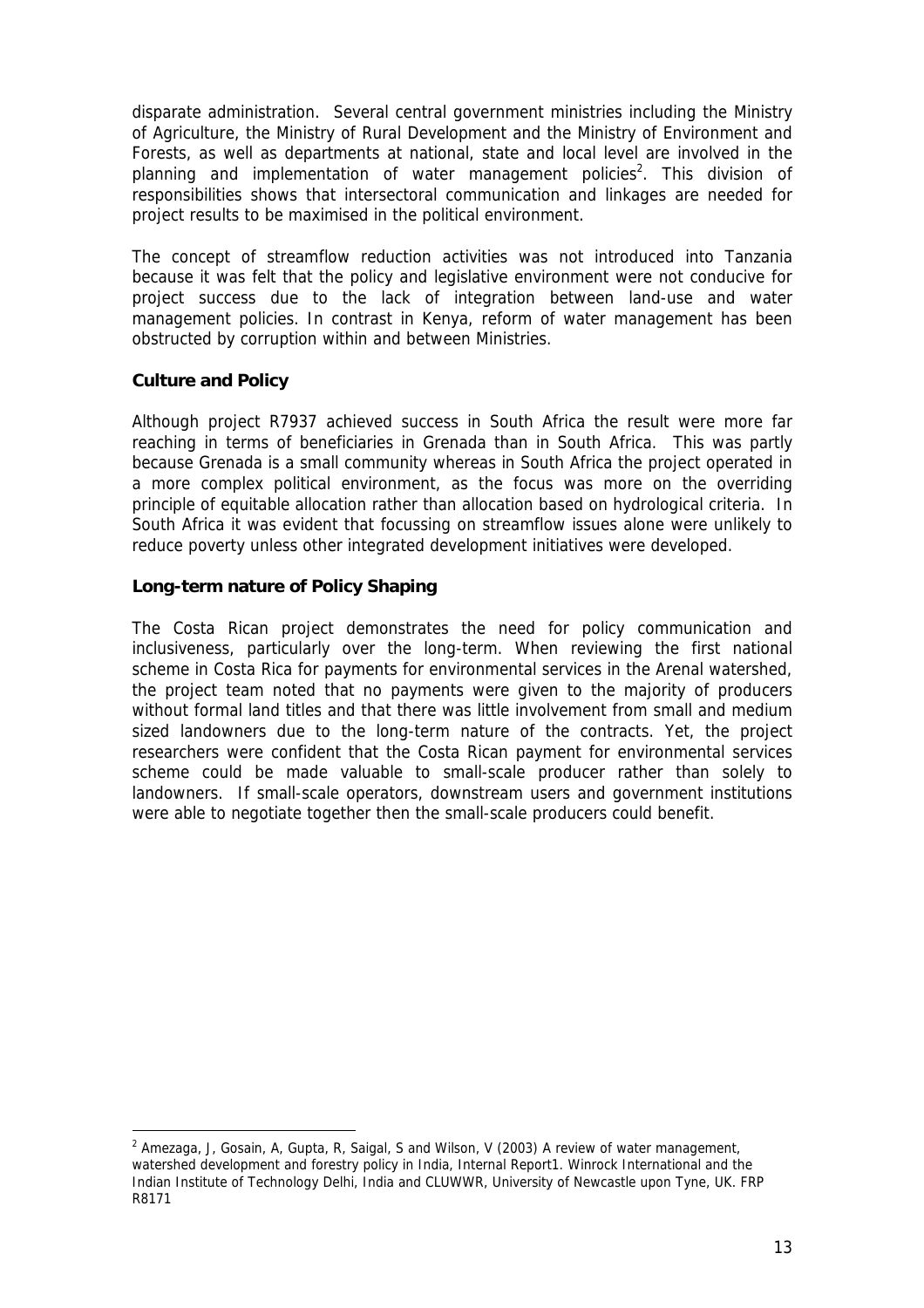**Additional Lessons learnt across the water suite that could be applied throughout RNRRS include:** 

- Making sure policy instruments are equitable in terms of livelihood benefits, not just water (or other resource) allocation. The poorest in society do not have land, livestock or other assets and therefore do not reap much benefit from increased water flows downstream or market mechanism grants for land management upstream. By addressing land distribution policies side-by-side policy makers can make sure that the rural poor are able to use increased water supplies for crops and livestock, thus providing an income for housing, schooling and other livelihood benefits.
- Making sure that any proposed market mechanism is adequately pro-poor. For example if land tenure is preventing the very poor from accessing market mechanism payments, some resources could be channelled into a community fund.
- Using negotiation support system techniques such as 'choice experiments' to ascertain stakeholder preferences for policy agreements Rigorous statistical analysis of stakeholder preferences can help minimise any room for disagreement between governments, farmers, villagers, water companies and other industries when formulating land-use and water management policy.
- Tailoring employment programmes to dovetail with other livelihood activities of the people they are intended to attract. In order to ensure that the rural poor are effectively self-selected, any pro-poor employment programme should set daily wage rates to match local minimum wage rates and should provide short-term contracts during seasonal 'hungry periods'.

### **CONTINUING THE PROCESS**

FRP has provided seed funding for a new project 'Furthering land and water policies' improving outcomes'. The core challenge of this new project is to improve water governance based on the way in which water and land-use policy decisions are made.

FRP will continue to promote face-to-face networking between scientists and policy makers, interactive workshops and electronic communication via e-fora and on-line journals such as Land Use and Water Resources Research ([www.luwrr.com\)](http://www.luwrr.com/). The project will continue to work with policy makers in South Africa and India, where it will contribute to improving water management through the US\$71 million DFID and EUfunded rural livelihoods project in western Orissa and World Bank-funded watershed development and reservoir rehabilitation projects in Karnataka.

The research team is making new connections in China, where large-scale afforestation is taking place under national environmental forestry schemes and will influence a wide range of international donor and research institutions.

Building on previous experience the team will develop an improved toolbox of methodologies for integrated land and water management. This will include a negotiation support system toolkit for policy makers, tailored for local use.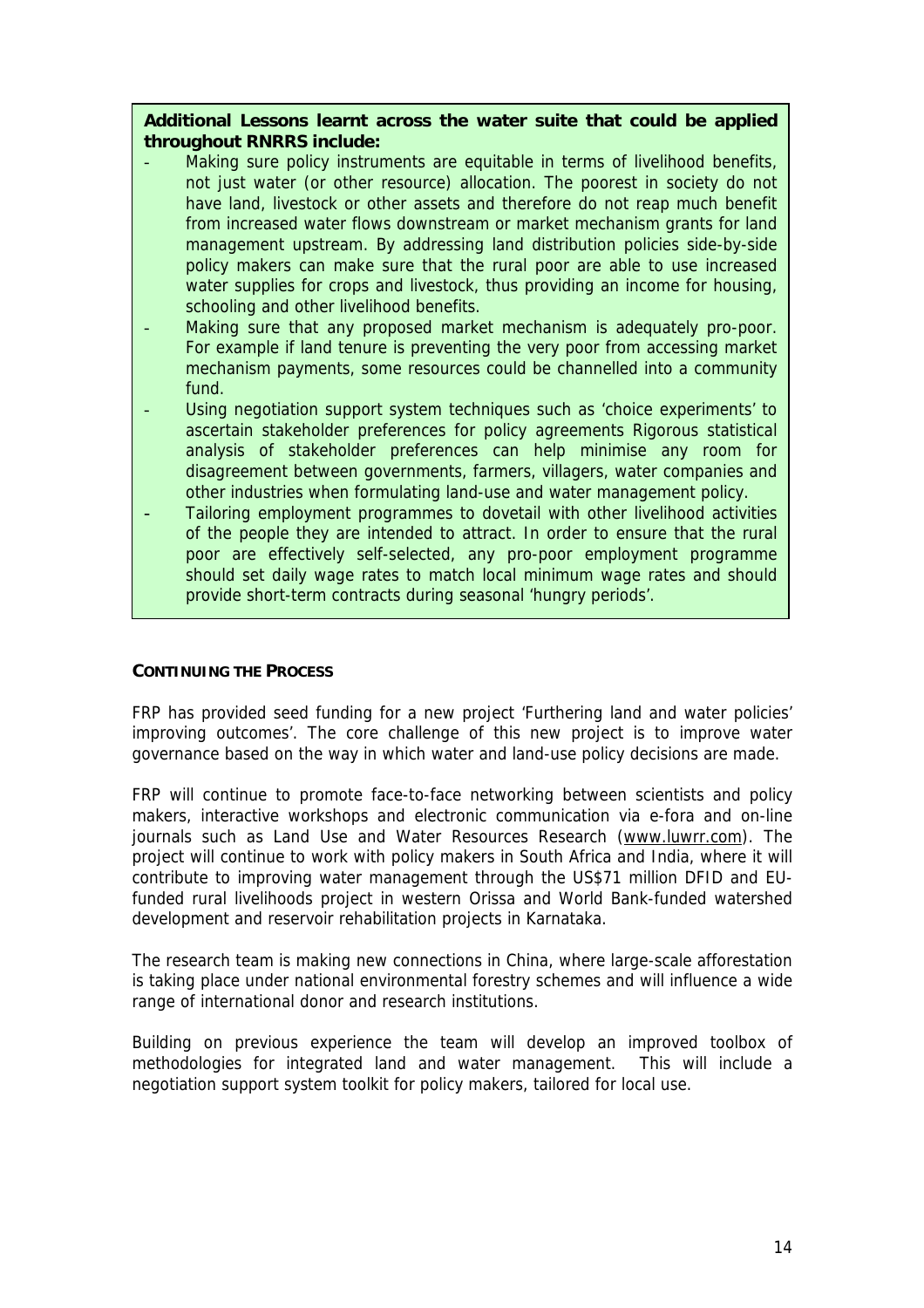#### **LPP LANDLESS LIVESTOCK KEEPERS AND CONFLICT RESOLUTION CASE STUDY**

#### http://www.lpp.uk.com/

#### **APPROACH**

This case study cluster primarily uses the Landless Livestock Keepers cluster but for comparison uses other projects such as ZC0256. These projects encompass India, Bangladesh, Nepal, Bolivia, Ethiopia, Kenya and Uganda:

- ZC0181: Pastoralism in India: A scoping study. The culmination of this project was to bring together a wide range of stakeholders from policy makers to pastoralists in Gujarat and Rajasthan to try to ameliorate the severe impacts of inappropriate policy on this marginal group.
- **R8109: Using livestock to improve the livelihoods of landless and refugee**affected livestock keepers in Bangladesh and Nepal, with the aim of making the insights of the project accessible to stakeholders and policy makers in both countries.
- R8110: Livestock and urban livelihoods: developing appropriate extension dialogue with the landless, identified and tested pathways for uptake of livestock extension dialogue and created a forum for linking agents and actors working in urban livestock production at local and national levels (Bolivia, Kenya, India)
- **EXECO201:** Urban and peri-urban livestock study in 5 East African cities (Addis Ababa, Kampala, Kisumu, Nairobi and Dar es Salaam)
- parliamentary groups in Ethiopia, Kenya and Uganda. The objective of the project ZC0256: Legislators and Livestock: A comparative analysis of pastoralist was to assess the circumstances in which pastoralist parliamentary groupings can be an effective lobby for pro-poor, pro-pastoralist policy change, and what external assistance they required in this role.

#### **BARRIERS FOR POLICY UPTAKE**

### **Policy Engagement**

Effective partnerships with all elements of livestock keeping have been created in Bolivia, Kenya and India. Community groups of poor livestock keepers were formed in the four slum areas of Nairobi to empower individual livestock owners for collective action. More than 1,000 farmers are currently involved in the project and represent the direct beneficiaries.

The Ugandan project has effectively collaborated with the CGIAR Urban Harvest Programme in Kampala, bringing together representatives of urban farmers, policy makers at city and national levels, civil society groups, researchers and donors. This process has facilitated change in city bylaws giving rights to city farmers.

The study ZC0256 carried out in Ethiopia, Kenya and Uganda showed the potential for Livestock Parliamentary Groups (i.e. groups of Members of Parliament with constituencies in pastoral areas or concerned with pastoral development) to influence policy for pastoral areas. The study suggested that well targeted LPP support to Livestock Parliamentary Groups in promoting policy development for pastoral areas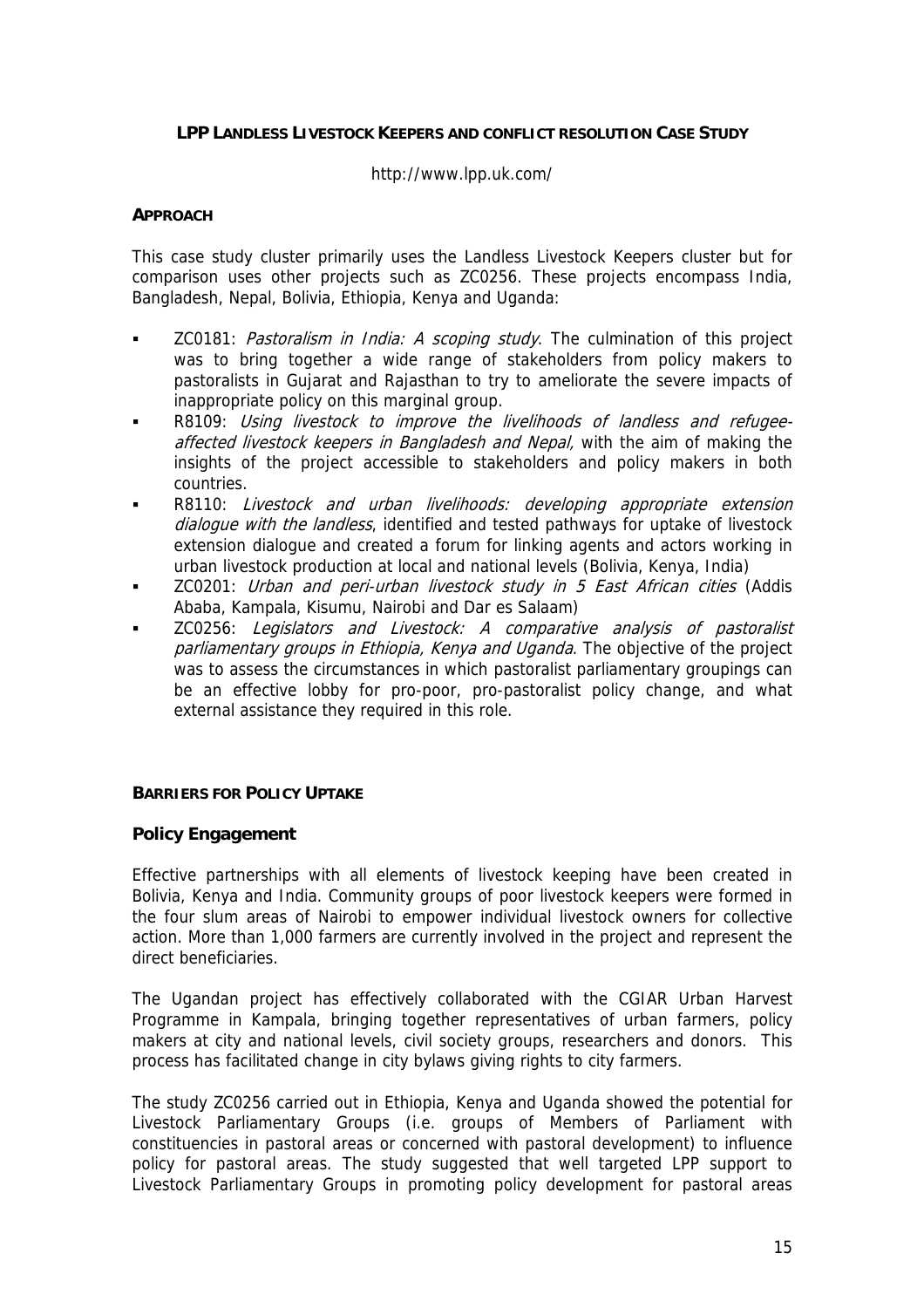could have a significant impact on pastoral livelihoods. In general, despite the increasing democratisation in Africa, the importance of MPs in the development of natural resource management has not been sufficiently addressed. This is particularly important in light of the fact there is an increasing acceptance that the major issues in pastoral development are related to policy and governance, issues such as conflicts and insecurity, livestock marketing, land rights, inadequate provision of services and infrastructure, drought and dependence on food aid. These issues are not issues of policy alone but also of its implementation. Parliamentarians, who have roles in both policy-making and oversight, are well placed to contribute.

The LPP work with parliamentary groups has highlighted some of the important issues to consider for the success of policy advocacy including:

- The complex political circumstances of each individual country
- Parliamentary procedures and the parliamentarians ability to use them
- The role of individuals, particularly 'policy entrepreneurs' able to network across different parties, NGOs and academia
- The limitation of individual MPs, in terms of motivation and capabilities
- The unmet need for continuity and institutional memory, and the patchy nature of MPs' linkages to civil society organisations.
- The acute need for information on a variety of topics, including technical and policy options in the drylands, and actual conditions in far-flung rural constituencies.

One of the difficulties for Indian pastoralists was that the Ministry of Environment and Forest is openly against pastoralists, attempting to exclude them from their traditional grazing areas. The Ministry's livestock policies have focused on cross-breeding of indigenous breeds with exotic ones while ignoring conservation and development of the much better adapted and often productive indigenous breeds kept by pastoralists. Furthermore, the Animal Health provision services are geared towards the needs of affluent landed livestock owners. Another difficulty is that the small numbers of NGOs and pastoral organisations have not yet been able to combine their voices and raise the subject of Pastoralism at a national level. Project ZC0181 management felt that the future of pastoralism in India will depend heavily on political decisions made by the State and Central Government.

## **Policy Communication**

Assessments to-date indicate that two research projects (R8109 and R8110) and an urban livestock development scoping study (ZC0201) are making a considerable contribution to science knowledge on the landless. The projects have initiated stakeholder consultation groups at national and state levels in both Pondicherry and Tamil Nadu (India) and in four slums in Nairobi (Kenya). The projects have developed interactive learning aids and videos (called 'Livestock Guru' in India, 'Daktari' in Kenya

The materials used to communicate policy are also relevant to policy advocacy. To address the knowledge gap between northern and southern countries, one project developed traditional and ICTbased interactive learning aids and videos on appropriate animal health and husbandry issues for local community and NGO groups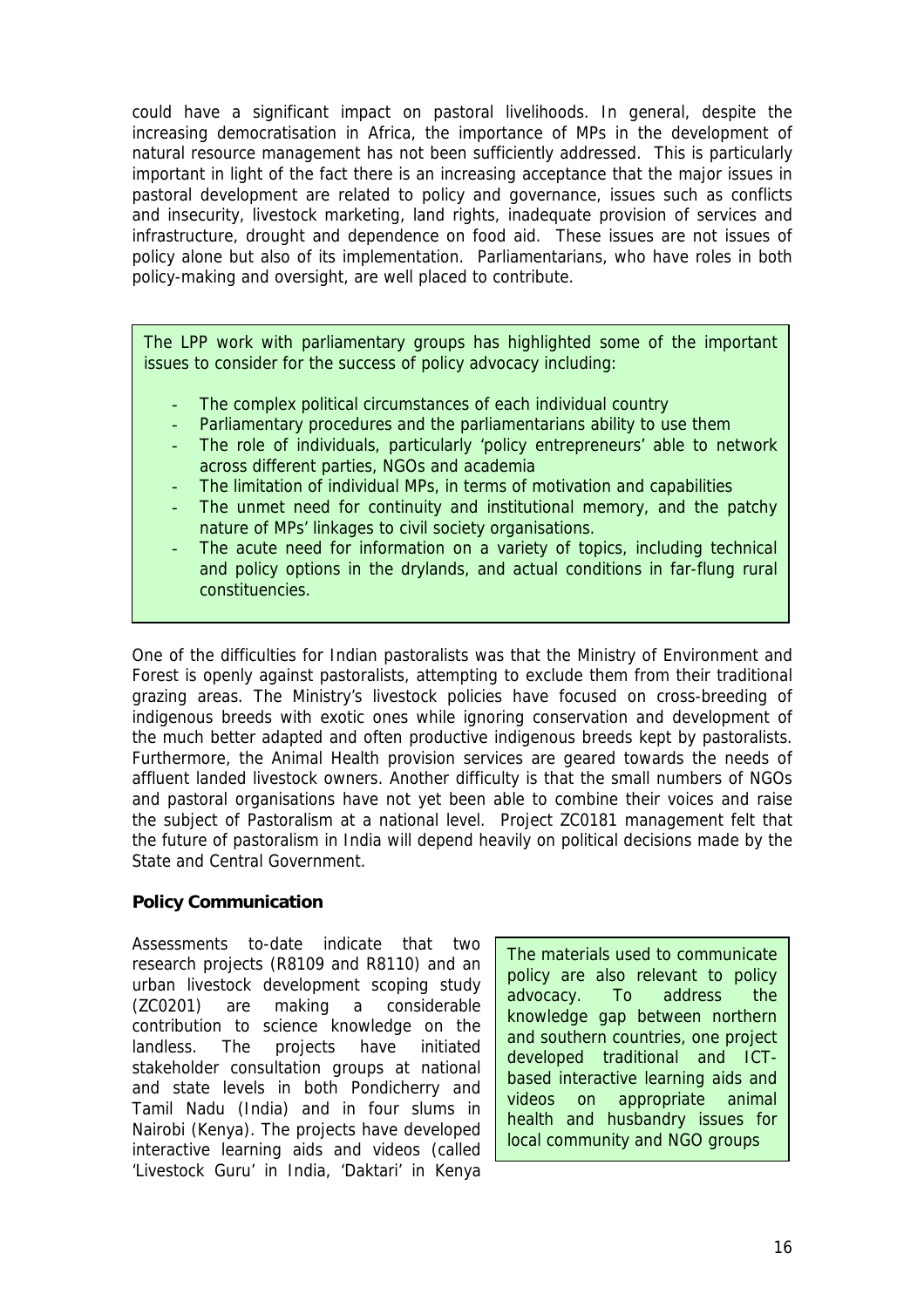and 'El Promoter' in Bolivia) in local languages on appropriate animal health and husbandry issues for use by local communities and NGOs.

### **Culture and Policy**

LPP has used the same approach of using focus groups to resolve conflicts and so lead to policy change with livestock keepers in two very different contexts. The technique worked well in urban Uganda, but fared poorly with the pastoralists in India. These two projects show that that simple engagement of a range of stakeholders and policy makers can be insufficient on its own, since the same technique of using focus groups brought substantial benefits in Uganda but only failure in India. The ZC0181 project intended ultimate beneficiaries were the pastoralists, nomads and transhumant groups in the arid and semi-arid areas of Himalayan India. The project failure was largely due to cultural influences and past experience. Pastoralism was primarily viewed as an obstacle to development and the pastoralists were politically marginalized and increasingly excluded from scarce common property resources. However continuing to work with pastoralists, given their resilient nature, could empower them to maintain their capacity to produce food on marginal lands.

### **Long–term nature of Policy Shaping**

Although there is evidence that further interventions-related research to deal with problems experienced by pastoral and transhumant communities would be worthwhile, there is not currently any work underway. This runs the risk of leaving important knowledge gaps.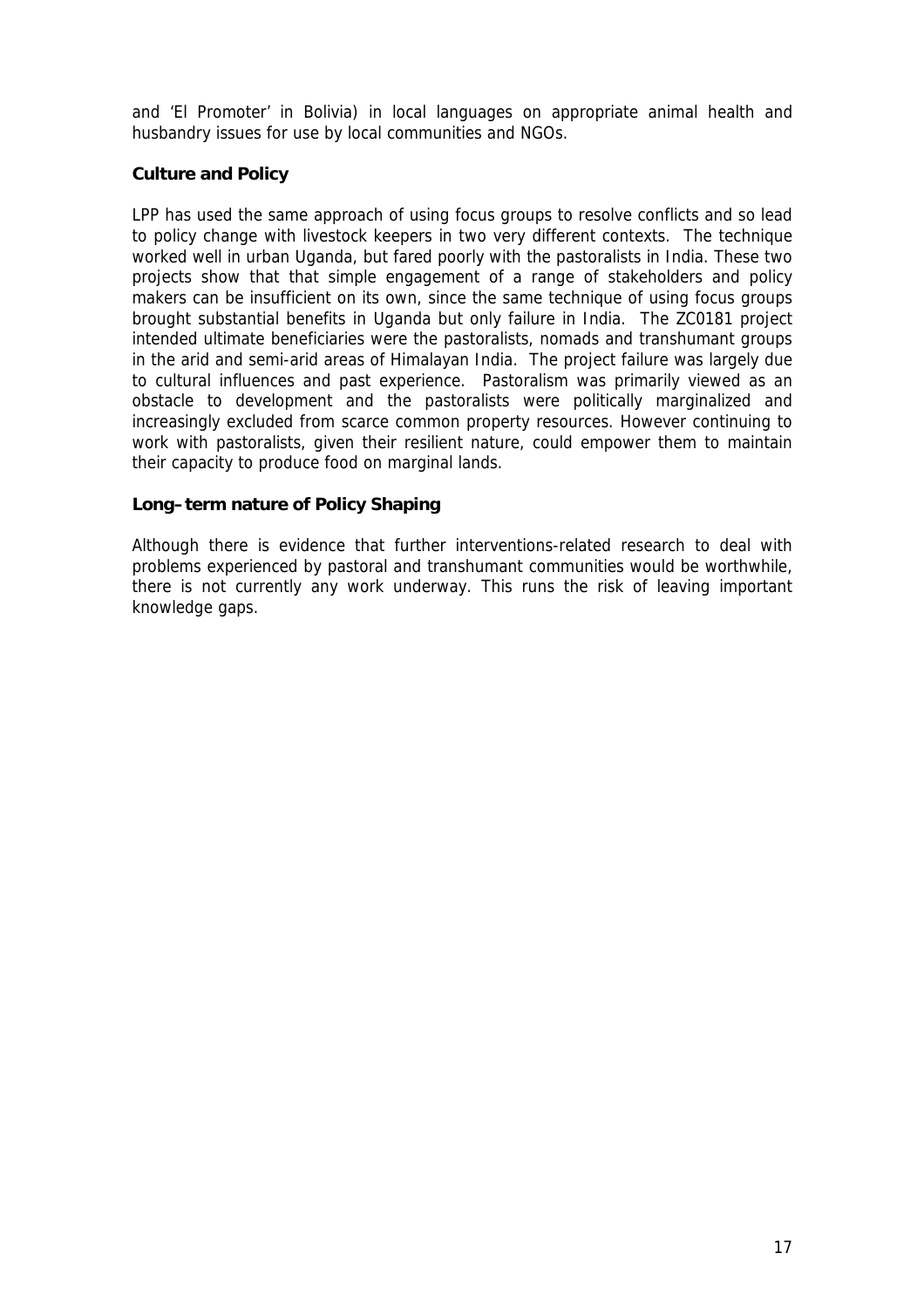### **CPHP: STREET FOOD AND INFORMALLY VENDED FOODS (FOOD SAFETY)**

### http://www.cphp.uk.com/

One feature of rapid urbanisation in developing countries has been the development of informal food supply systems. Resource-poor groups have developed livelihood strategies with limited capital assets to meet opportunities in urban areas. This is typified by the increase in ready-to-eat food prepared and sold by street food vendors. However, while street food vending can be an effective way of providing low cost nutrition to urban populations, it can also pose risks to health, in particular for the young, the elderly and those with HIV/AIDS.

Countries included in this cluster of research projects include Ghana, Zambia and Zimbabwe and India. The projects are:

- R8433 Maximising Impact of Food Safety Knowledge of street vended and informally vended foods operated by CPHP projects in West and Southern Africa using the coalition approach and extending the approach to India. (2005)
- R8272 Improving Food safety of informally vended foods in Southern Africa (2003 - 2004)
- R8270 Developing food safety strategies and procedures through reduction of food hazards in street-vended foods to improve food security for consumers, street food vendors and input suppliers (Ghana) (2003 - 2004)
- R7493 Enhancing the food security of the peri-urban and urban poor through improvements to the quality, safety and economics of street-vended foods in Ghana (1999-2000)

There have been four projects on street food and informally-vended foods that have been funded by the DFID Crop Post Harvest Programme. All projects sought to explore the wider framework of the policies, institutional linkages and food laws under which the street food vending businesses are carried out. Food safety baseline studies on the pre-requisites programmes of vendors in Ghana, Lusaka and Harare indicated that most operate under limited conditions with respect to food hygiene, location of the business, sanitation, food storage and preparation, and had received minimal training.

### **BARRIERS TO POLICY UPTAKE**

### **Policy Engagement**

In Ghana, nearly 300 vendors were trained but this falls substantially short of the estimated 60,000 vendors in Accra. A survey of 265 street food vendors highlighted that many had limited understanding of their business finances hindering the benefits of training. A survey of 530 consumers indicated that most consumers did not associate unsafe food with food borne illnesses.

These street food projects have been either managed or jointly managed by NR International in collaboration with over 22 partner organisations in Africa (Ghana, Zambia and Zimbabwe) and South Asia (India). The coalition partnership approach included street vendor NGOs, local authorities, food standards authorities, research institutions, and food laboratories. Coalition partnerships in Harare and Lusaka sought to carry out action research to explore the issues of government support for unlicensed

vendors, economic decline, rapid urbanisation, high unemployment and the impact of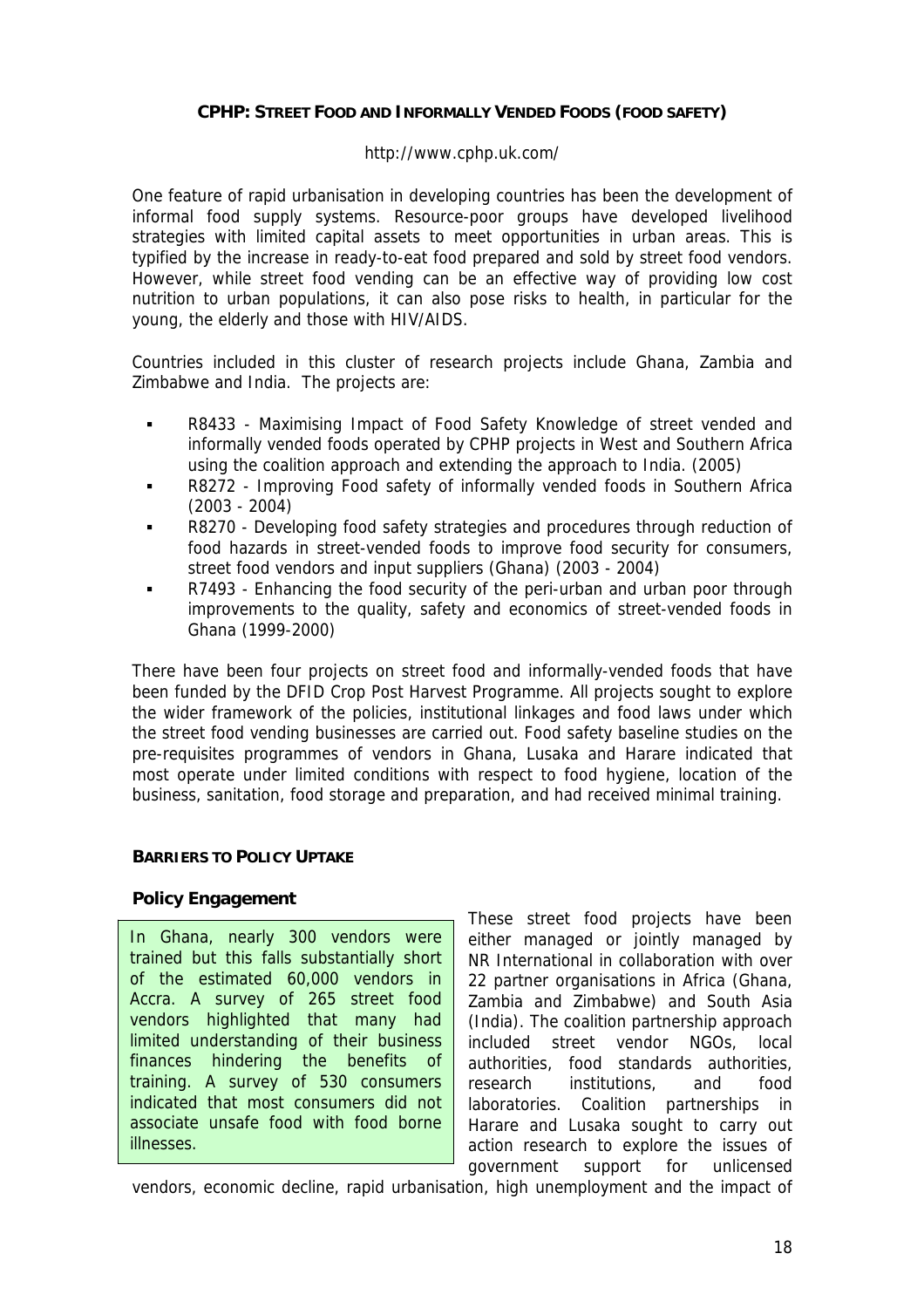the HIV/AIDS pandemic. The knowledge management approach was used to explore ways that institutions and organisations manage and share knowledge.

### **Policy Communication**

A food safety baseline study indicated variations between markets and vendors selling different food types. The microbiological studies indicated that *fufu* (pounded cassava) was more at risk than other foods and it was important to be able to communication this information to stakeholders and policy makers. Analysis of heavy metal residues indicated that concentrations of the heavy metal lead in street foods were generally low but there may be issues concerning the methodology used to manufacture traditional cooking pots by informal foundries. Promotion materials on food safety to educate both consumers and vendors were developed. These included four TV documentaries and billboards by the Food and Drugs Board of Ghana (with UNIDO funding), and four posters and training manuals for Environmental Health Officers and street vendor NGOs.

Monitoring of microbiological parameters from vending sites over an 18-month period revealed that high rainfall in summer increases the risk of transmission of disease through contaminated water and generally poor sanitation. A training package for environmental health officers dealing with positive approaches to ensuring the safety of informally vended food was developed jointly in Zimbabwe and Zambia and used to train a total of 20 environmental health officers. The course placed heavy emphasis on getting health officials to move towards the identification of problems and solutions at vending sites, and positive approaches to working with vendors.

### **Culture and Policy**

Informal food vending is illegal in Zambia and Zimbabwe. Unlicensed vendors are therefore excluded from government support, and chased away from vending sites. However, economic decline, rapid urbanization, high unemployment and the impact of the HIV/AIDS pandemic have resulted in a dramatic increase in illegal food sellers. Governments of both countries now recognise the need for different approaches to the issue of food sold on the streets. Prior to the project little was known about the status of the informal food vending sector in Lusaka or Harare making it difficult to convince policy makers and implementing agencies of the importance of the sector either in terms of public health issues or contribution to livelihoods.

### **Long-term nature of policy shaping**

In Zambia, new partnerships were developed between those involved in vending and the supporting institutions. In Lusaka and Harare a total of 102 informal food vendors received training on food safety. Vendors became highly motivated and have taken steps not only to improve their own operations but also to pass on information to other vendors. In South Africa, shortly after the Minister of Local Government and Housing took the decision to temporarily close the cooked food section of Soweto market early in the wet season of 2004, the project conducted a training workshop for the Environmental Health Officer (EHO's) and in the speech it was mentioned that she was happy that such an initiative was taking place and hoped that the project output would help her in her work.

Street Vended Food is occurring in a dynamic environment so it is important to understand the research and policy requirements in this context. For example in Ghana